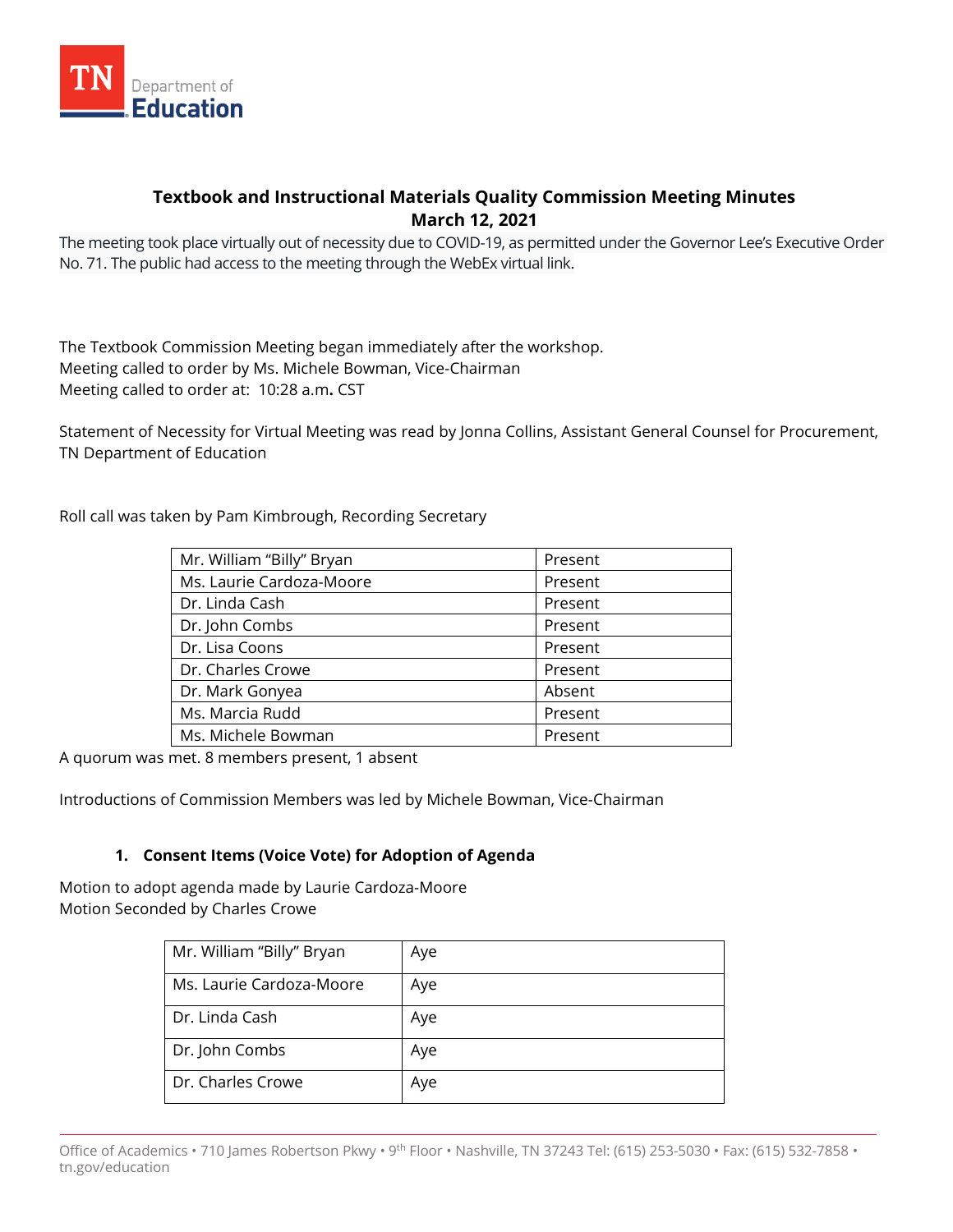

| Ms. Marcia Rudd    | Ave |
|--------------------|-----|
| Ms. Michele Bowman | Ave |

Adoption of Agenda passed unanimously.

### **2. Action Items (Roll Call Vote)**

## **a. Election of 2021 Chairman**

Nominations: Michele Bowman, Dr. Linda Cash

Michele Bowman, Vice-chairman, declined nomination due to the brief time left in her term to serve on this commission.

Call for cease of nominations made by Charles Crowe

| <u>ROIL CAIL VOLE LO EIECL LITIUA CASIT AS ZUZ E CHAILDEESOIT.</u> |          |  |
|--------------------------------------------------------------------|----------|--|
| Mr. William "Billy" Bryan                                          | Dr. Cash |  |
| Ms. Laurie Cardoza-Moore                                           | Dr. Cash |  |
| Dr. Linda Cash                                                     | Yes      |  |
| Dr. John Combs                                                     | Dr. Cash |  |
| Dr. Charles Crowe                                                  | Dr. Cash |  |
| Ms. Marcia Rudd                                                    | Dr. Cash |  |
| Ms. Michele Bowman                                                 | Dr. Cash |  |

Roll Call Vote to elect Linda Cash as 2021 Chairperson:

Election unanimously passed.

Meeting turned over to newly elected Chair Dr. Cash from Vice-Chair Michele Bowman

b. **Math Publisher Contract Extensions First and Final Read** by Ms. Virginia Mayfield, Senior Director of Math, Science, and Instructional Materials, Tennessee Department of Education

Motion to approve: John Comb

Motion seconded: Michele Bowman

| Mr. William "Billy" Bryan | Yes |
|---------------------------|-----|
| Ms. Laurie Cardoza-Moore  | Yes |
| Dr. Linda Cash            | Yes |
| Dr. John Combs            | Yes |
| Dr. Charles Crowe         | Yes |
| Ms. Marcia Rudd           | Yes |
| Ms. Michele Bowman        | Yes |